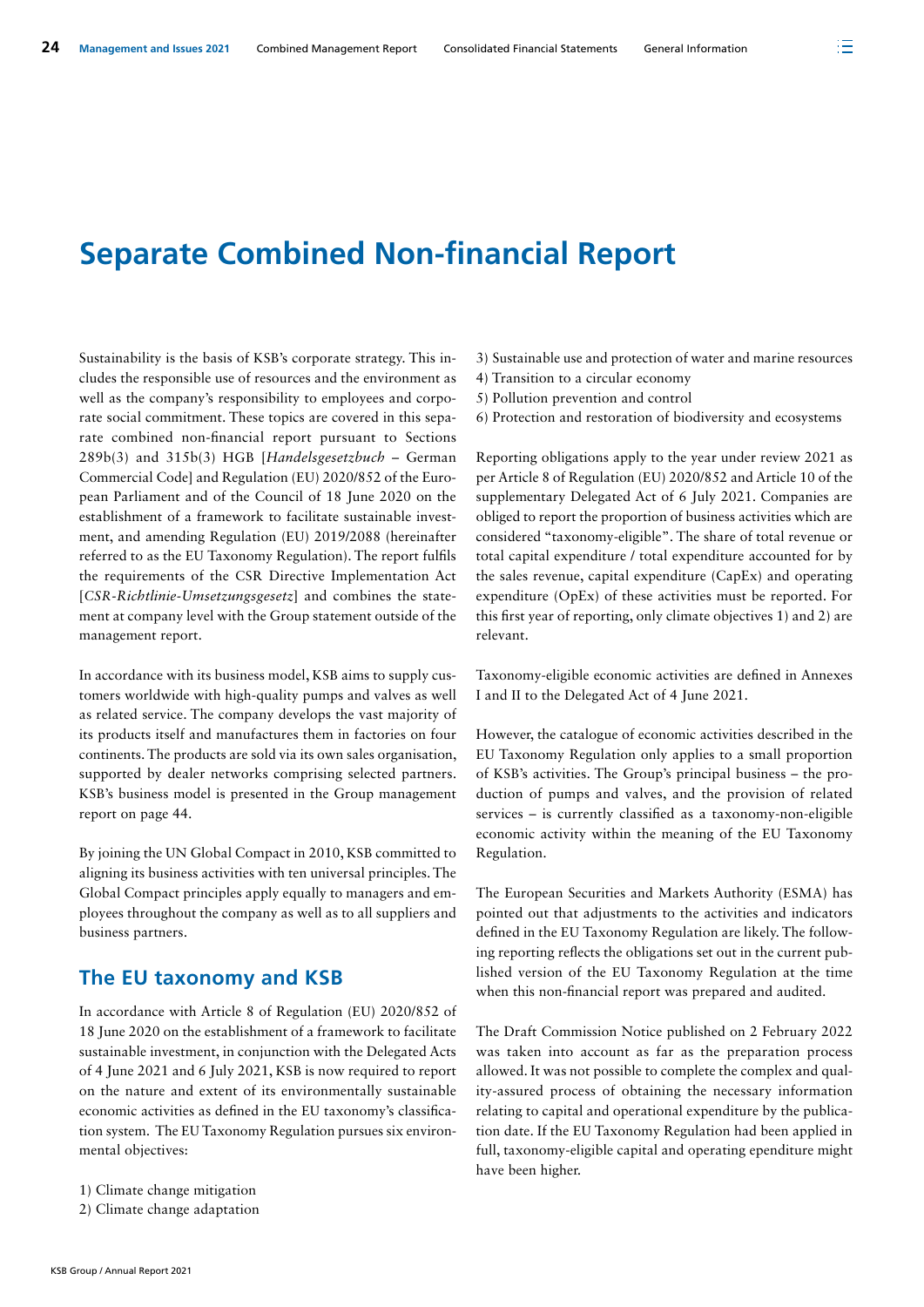### **Process**

Taking the above context into account, a cross-departmental project team implemented the requirements of the EU Taxonomy Regulation at KSB. Staff from Integrated Management Systems and Sustainability, Finance and Controlling were involved in the project at Group level. For individual economic activities, detailed information was provided by employees from specialist departments including IT, Product Development, Sales and Facility Management. The analysis is based on the consolidated companies as disclosed in the list of shareholdings of the 2021 consolidated financial statements.

The process was designed in consultation with KSB's Management. The project team informed Management on progress and potential risks and obstacles as well as current developments.

In a first step, all activities as per the catalogue of the EU Taxonomy Regulation were analysed at Group level to establish which of these activities are applicable to KSB and whether they are revenue-generating or exclusively expenditure-driven. The results, relevant definitions of terms and the next steps in this process were determined and documented.

Analysis as per the Delegated Act Annexes did not identify any revenue-generating activities, as KSB is ultimately a supplier of products and technologies. KSB supports other companies in their implementation of enabling activities as defined in the EU Taxonomy Regulation. The services provided in the KSB SupremeServ Segment are not covered by the EU Taxonomy Regulation either. KSB's total sales revenue amounts to € 2,343,577 thousand (see the Notes, Section V. Income Statement Disclosures).

Below is a description of KSB's taxonomy-eligible activities for the Category C KPIs of capital and operating expenditure.

# **EU Taxonomy Regulation KPIs (Key Performance Indicators)**

The KPIs were defined according to the descriptions set out in the Delegated Regulation supplementing (EU) 2020/852, Annex I / KPIs of Non-financial Undertakings. To determine the performance indicators for all taxonomy-eligible economic activities listed in the table below, parameters were set according to the definition of sales revenue as well as capital and operating expenditure, analyses were carried out and decisions were reached on a case-by-case basis. In order to determine the KPIs for all taxonomy-eligible activities, consolidated data from Accounting was used and additional information was obtained from the companies concerned. Items were assigned to a maximum of one taxonomy-eligible economic activity in order

|                                 | Activities of KSB SE & Co. KGaA according to EU taxonomy definition and characteristics                                                    |  |  |  |
|---------------------------------|--------------------------------------------------------------------------------------------------------------------------------------------|--|--|--|
| 6. Transport                    | Purchase, financing, rental, leasing and operation of vehicles                                                                             |  |  |  |
| 7. Construction and real estate | Renovation of existing buildings                                                                                                           |  |  |  |
|                                 | Installation, maintenance and repair of energy efficiency equipment                                                                        |  |  |  |
|                                 | Installation, maintenance and repair of charging stations for electric vehicles in buildings (and<br>parking spaces attached to buildings) |  |  |  |
|                                 | Installation, maintenance and repair of instruments and devices for measuring and controlling<br>the energy performance of buildings       |  |  |  |
|                                 | Installation, maintenance and repair of renewable energy technologies                                                                      |  |  |  |

#### **Economic activity by EU taxonomy sector**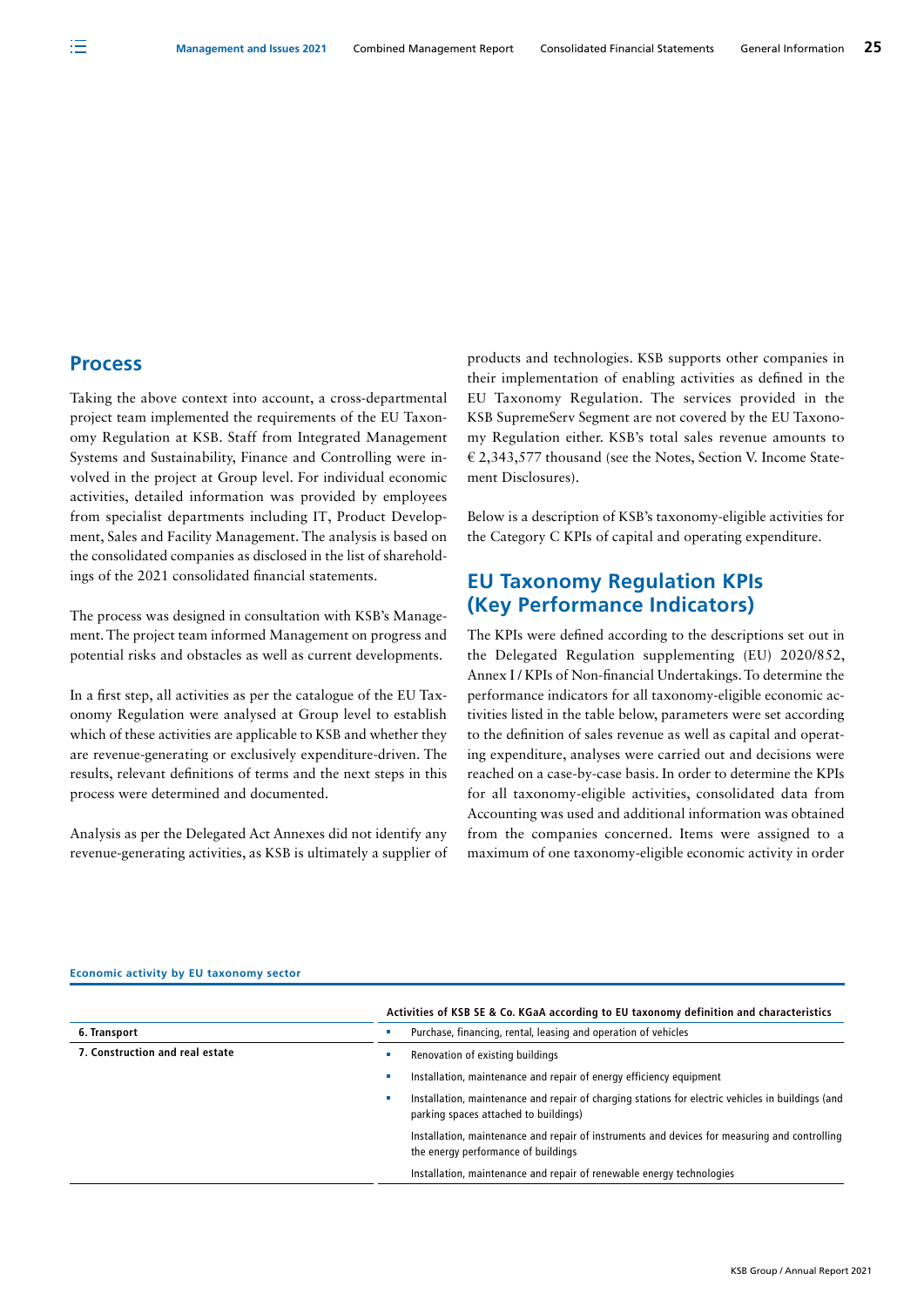to avoid duplicate entries. The capital and operating expenditures of taxonomy-eligible economic activities are assigned to Category C of Annex I to the EU Taxonomy Regulation.

Total capital expenditure comprises all additions to intangible assets under IAS 38, property, plant and equipment under IAS 16, and additions to rights of use under IFRS 16 shown in the Notes (IV. Balance Sheet Disclosures).

The EU taxonomy definition for total operating expenditure only covers a certain portion of operating expenditure. These are expenses related directly to research and development (excluding staff and training expenses), building refurbishment, maintenance and repairs as well as short-term leases (see the Notes, Section V. Income Statement Disclosures).

For the 2021 financial year, taxonomy-eligible capital expenditure accounted for less than 2 %**\*** of total capital expenditure, which was € 103,599 thousand.

For the 2021 financial year, taxonomy-eligible operating expenditure accounted for less than 1 %**\*** of the total operating expenditure within the scope of the EU Taxonomy Regulation, which was  $\in$  60,816 thousand.

Given the dynamic situation relating to taxonomy legislation, KSB points out that the impact analysis and interpretation of the financial indicators to be determined may be subject to progressive adjustments in the future.

# **Sustainability reporting**

The management concepts relating to key issues outlined here apply to both the Group and to KSB SE & Co.KGaA; any instances where this is not the case are duly indicated. All information in the non-financial report relates to KSB SE & Co. KGaA and the Group in 2021. References to information not included in the group management report in this section represent supplementary information and are not part of the separate non-financial report. PricewaterhouseCoopers GmbH performed a limited assurance engagement on the information

**KSB supports the 17 Sustainable Development Goals set out by the United Nations. Ten of these are particularly important for the company:**



# **SUSTAINABLE GOMENT**

in this report in accordance with ISAE 3000 (Revised) and issued an independent assurance report, see page 39.

In the areas of human rights, labour standards, the environment, anti-corruption and sustainability in the supply chain, the concepts and activities set out in this report follow the principles of the UN Global Compact.

The non-financial report covers 29 material Group companies, unless otherwise stated. These were selected on the basis of their impact on aspects such as energy consumption and the number of employees in 2017. The 29 Group companies include all consolidated subsidiaries with production plants and two service companies with energy-intensive workshops.

As part of its corporate responsibility strategy, KSB is also committed to supporting social initiatives. The company chooses to report on these activities on an entirely voluntary basis, as these do not have any significant or material impact on its business success.

\* Other capital and operating expenditure included in the denominator is not taxonomy-eligible.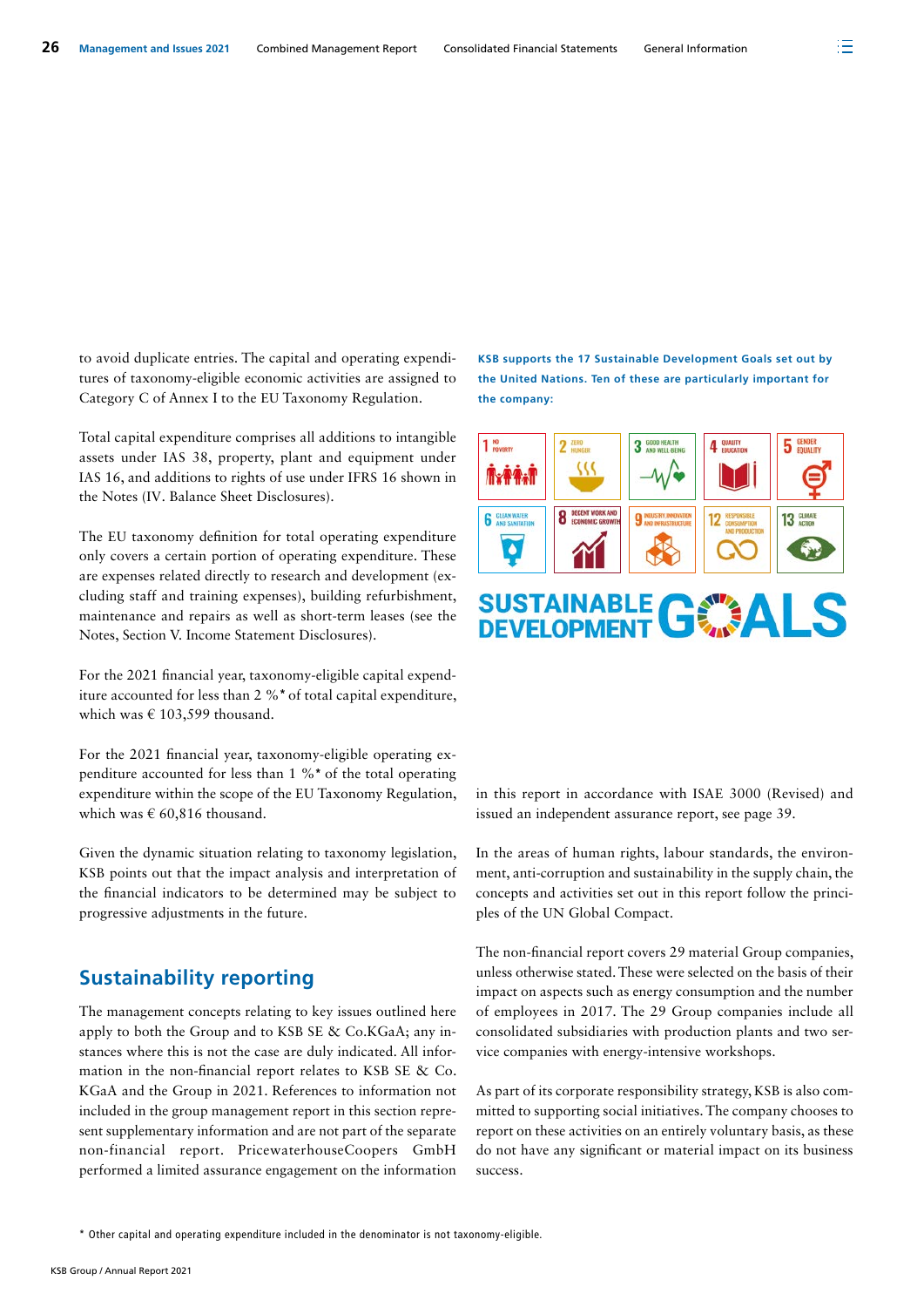#### **Material sustainability issues for KSB**



# **Material issues**

KSB communicates regularly with various stakeholders in order to identify their interests and expectations regarding the company. In the year under review, specialist departments and the Sustainability Committee, with oversight from Management, reviewed and updated the material sustainability issues defined on this basis; see materiality matrix above. The Committee took into account new regulatory requirements arising from the EU taxonomy and Germany's Supply Chain Due Diligence Act (SCDDA) which will apply from 2023, evolving stakeholder expectations and greater focus on KSB's sustainability goals.

The issues were evaluated in terms of their impact on society with regard to the environment, labour and social matters, human rights and corruption. In five cases, KSB has chosen to modify the terminology it uses:

- "Climate change mitigation" has replaced "Emissions"
- "Product responsibility" has replaced "Product safety"
- "Diversity" has replaced "Equal opportunities"
- "Occupational safety and health" has replaced "Occupational health and safety"
- "Professional training and development" has replaced "Education and training"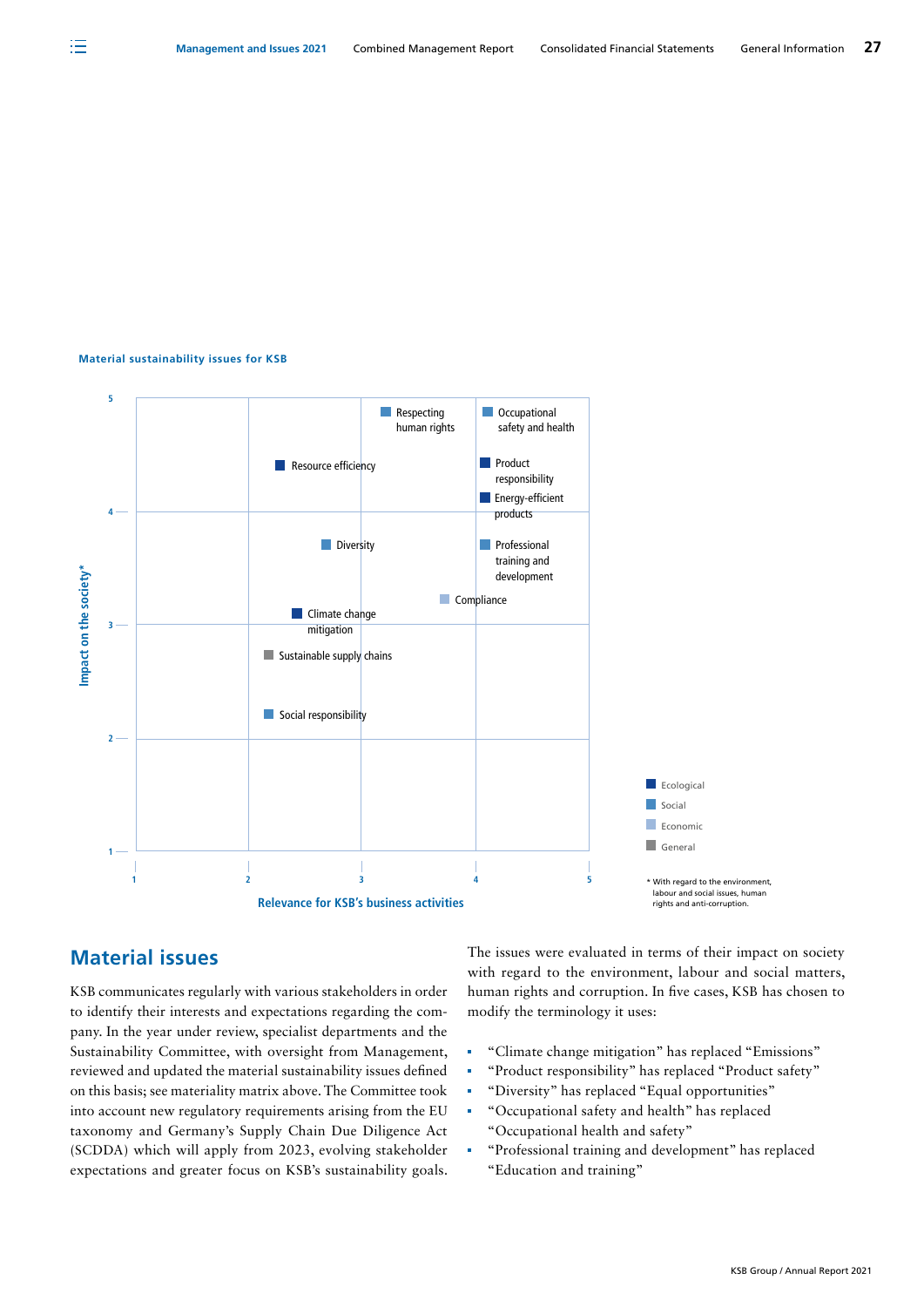#### **Non-financial objectives up to 2025 and performance indicators**

| Aspects                                  | Objectives up to 2025                                                                                                     | <b>Performance indicators</b>                                             |
|------------------------------------------|---------------------------------------------------------------------------------------------------------------------------|---------------------------------------------------------------------------|
| <b>Resource efficiency</b>               | More than half of newly developed products are subject to ecological<br>assessment.                                       | Number of development projects                                            |
| <b>Energy-efficient products</b>         | KSB's water pumps save an annual 850,000 tonnes of CO <sub>2</sub> .                                                      | CO <sub>2</sub> savings for KSB water pumps with<br>variable speed drives |
| <b>Emissions</b>                         | KSB production plants reduce their CO <sub>2</sub> emissions by 30 %.<br>(Reference year: 2018)                           | CO <sub>2</sub> emissions at production sites                             |
| <b>Education and training</b>            | Each employee invests at least 30 hours per year in training and development.                                             | Number of training hours per employee per year                            |
| <b>Equal opportunities</b>               | Women make up at least 20 % of management staff.                                                                          | Proportion of women in management positions                               |
| <b>Engagement</b>                        | The employee satisfaction index is 80 %.                                                                                  | Engagement score according to<br>employee survey                          |
| <b>Occupational safety</b><br>and health | The number of working days lost due to occupational accidents is<br>reduced to fewer than 0.3 days per employee per year. | Number of days lost due to accidents<br>(lost time accident rate)         |
|                                          |                                                                                                                           |                                                                           |
| Social commitment                        | KSB is involved in at least 25 social projects worldwide every year.                                                      | Number of CSR projects                                                    |
| Sustainability in the<br>supply chain    | The sustainability performance of 90 % of the key regional and<br>global suppliers is assessed.                           | Proportion of suppliers assessed                                          |

\* The 17 Sustainable Development Goals of the United Nations take into account the three dimensions of sustainability: social, environmental and economic aspects. KSB's material sustainability issues relate to the goals addressing poverty (1), hunger (2), health and well-being (3), quality education (4), gender equality (5), clean water and sanitation (6), decent work conditions and economic growth (8), sustainable consumption and production (12) and climate action (13).

In its review of material issues, and in consultation with all Members of Management, the Sustainability Committee decided to adjust the positioning of the Group's sustainability focus points to reflect their relevance for KSB's business activities. This included a fundamental analysis of the advantages of effective management of the respective issue, of potential disadvantages when risks arise, and of trends in technologies and individual industry sectors.

The aspects and factors necessary for understanding the development and performance of the business and the position of the company as well as the impact of business activities on the following issues remain the same:

- Environment (resource efficiency, manufacturing of energy-efficient products, climate change mitigation and product responsibility)
- Combating corruption and bribery (compliance)
- Respecting human rights (sustainable supply chains)
- **Employee concerns (professional training and development,** diversity, occupational safety and health)

These issues are related at a fundamental level to manufacturing, products, business partners and employees. KSB's products also make a direct contribution to protecting the environment, for example, by saving energy or via their use in waste water treatment.

注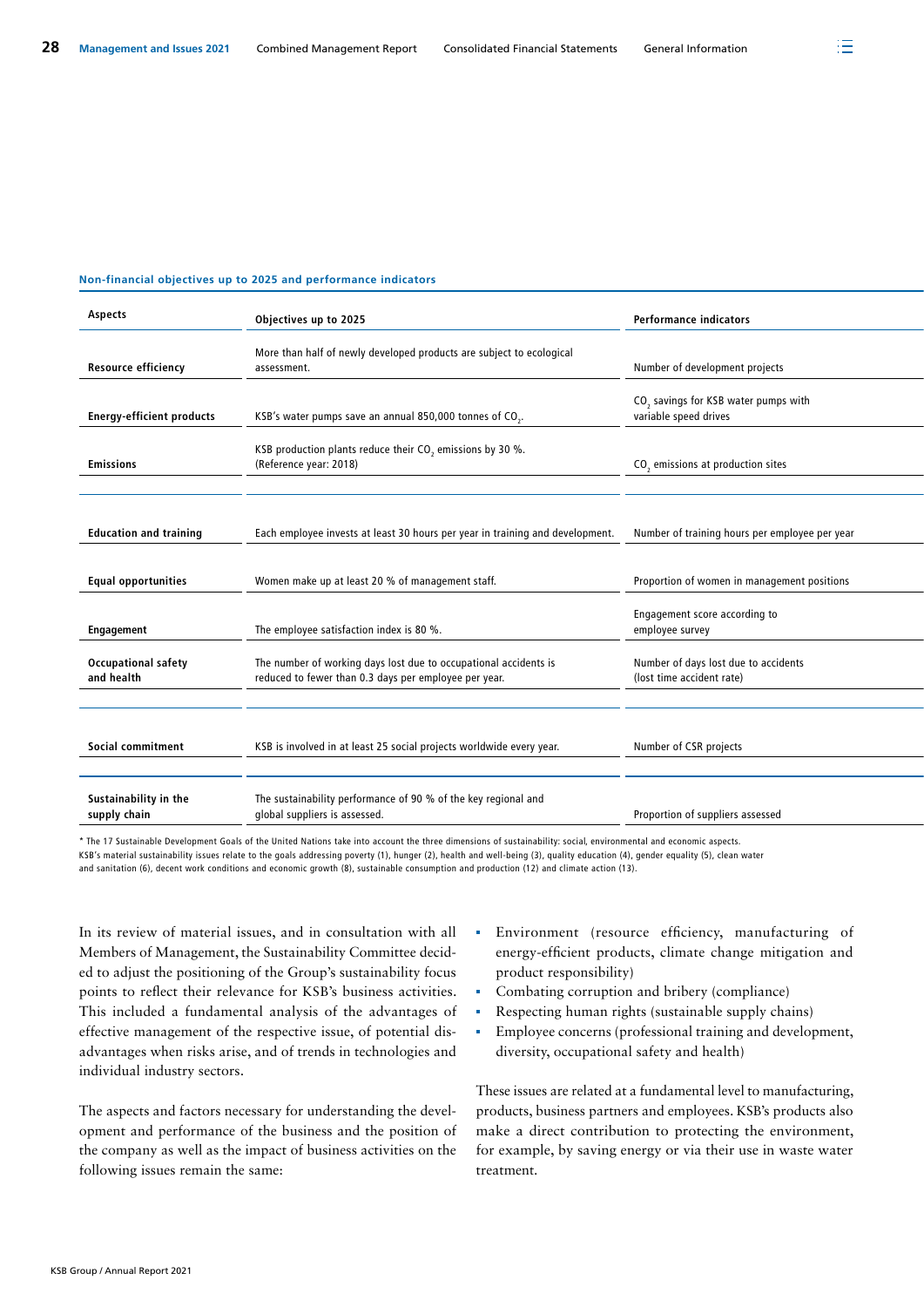| Status as at 31 Dec. 2020                 | Status as at 31 Dec. 2021           | Objective by 2025         | SDGs*                                                                                                                                                                                                                                                                                                                                                                                                                         |
|-------------------------------------------|-------------------------------------|---------------------------|-------------------------------------------------------------------------------------------------------------------------------------------------------------------------------------------------------------------------------------------------------------------------------------------------------------------------------------------------------------------------------------------------------------------------------|
| 7%                                        | 24 %                                | $> 50 \%$                 | $\frac{12}{100}$ $\frac{13}{100}$                                                                                                                                                                                                                                                                                                                                                                                             |
| 428,902 t CO <sub>2</sub> **              | 369,416 t CO <sub>2</sub> **        | 850,000 t CO <sub>2</sub> | $\begin{array}{ c c c }\hline \textbf{1} & \textbf{1} & \textbf{1} & \textbf{1} & \textbf{1} & \textbf{1} & \textbf{1} & \textbf{1} & \textbf{1} & \textbf{1} & \textbf{1} & \textbf{1} & \textbf{1} & \textbf{1} & \textbf{1} & \textbf{1} & \textbf{1} & \textbf{1} & \textbf{1} & \textbf{1} & \textbf{1} & \textbf{1} & \textbf{1} & \textbf{1} & \textbf{1} & \textbf{1} & \textbf{1} & \textbf{1} & \textbf{1} & \text$ |
| 15.1 %                                    | 13.6 %                              | 30 %                      | $\begin{array}{c}\n 13 \\ \bullet\n \end{array}$                                                                                                                                                                                                                                                                                                                                                                              |
|                                           |                                     |                           |                                                                                                                                                                                                                                                                                                                                                                                                                               |
| 14.6 hours / year                         | 15 hours / year                     | 30 hours / year           | $\frac{1}{\pi}$                                                                                                                                                                                                                                                                                                                                                                                                               |
| 13 %                                      | 13 %                                | 20 %                      | $rac{5}{9}$                                                                                                                                                                                                                                                                                                                                                                                                                   |
| No survey in 2020; result from 2019: 57 % | No survey in 2021; next survey 2022 | 80 %                      | $8 \frac{\text{mucens} \text{cm}}{\text{moscans}}$<br>衜                                                                                                                                                                                                                                                                                                                                                                       |
| $0.27$ days                               | 0.28 days                           | $< 0.3$ days              | 3 <sup>mm</sup><br>$-\sqrt{\bullet}$                                                                                                                                                                                                                                                                                                                                                                                          |
|                                           |                                     |                           |                                                                                                                                                                                                                                                                                                                                                                                                                               |
| 25                                        | 26                                  | 25                        | 15<br>Avenue<br>$\begin{array}{ c c c c }\hline \textbf{3} & \textbf{4} & \textbf{5} & \textbf{6} & \textbf{6} \\ \hline \textbf{1} & \textbf{1} & \textbf{1} & \textbf{1} & \textbf{1} \\ \hline \textbf{2} & \textbf{1} & \textbf{2} & \textbf{1} & \textbf{1} & \textbf{1} \\ \hline \end{array}$<br>$\frac{2\pi}{30}$                                                                                                     |
|                                           |                                     |                           |                                                                                                                                                                                                                                                                                                                                                                                                                               |
| $> 50 \%$                                 | Approx. 56 %                        | 90 %                      | $\frac{1}{\pi}$ $\frac{1}{\pi}$                                                                                                                                                                                                                                                                                                                                                                                               |
|                                           |                                     |                           |                                                                                                                                                                                                                                                                                                                                                                                                                               |

\*\* The basis for this calculation can be found on page 32 of this report.

# **Risks related to non-financial factors**

KSB does not see any material risks, as assessed based on the net risk method, associated with its own business and the business relations of the company or its products and services which, in all probability, have or could have a serious negative impact on non-financial aspects such as the environment, anti-corruption, human rights, employee concerns and social issues. The consequences of the COVID-19 pandemic once again led to challenges in 2021, but did not entail material risks. All other risks affecting business activities are described in the Group management report from page 61.

#### **Goals for 2025**

KSB supports the 17 Sustainable Development Goals set out by the United Nations. In 2019, the company developed nine specific sustainability objectives which are aligned with these Sustainable Development Goals and the material issues they address. The company aims to achieve them by 2025 at the latest.

The nine objectives adopted by Management cover environmental, employee, social and supply chain sustainability topics. They focus on climate protection, the promotion of decent working conditions and sustainable economic growth, and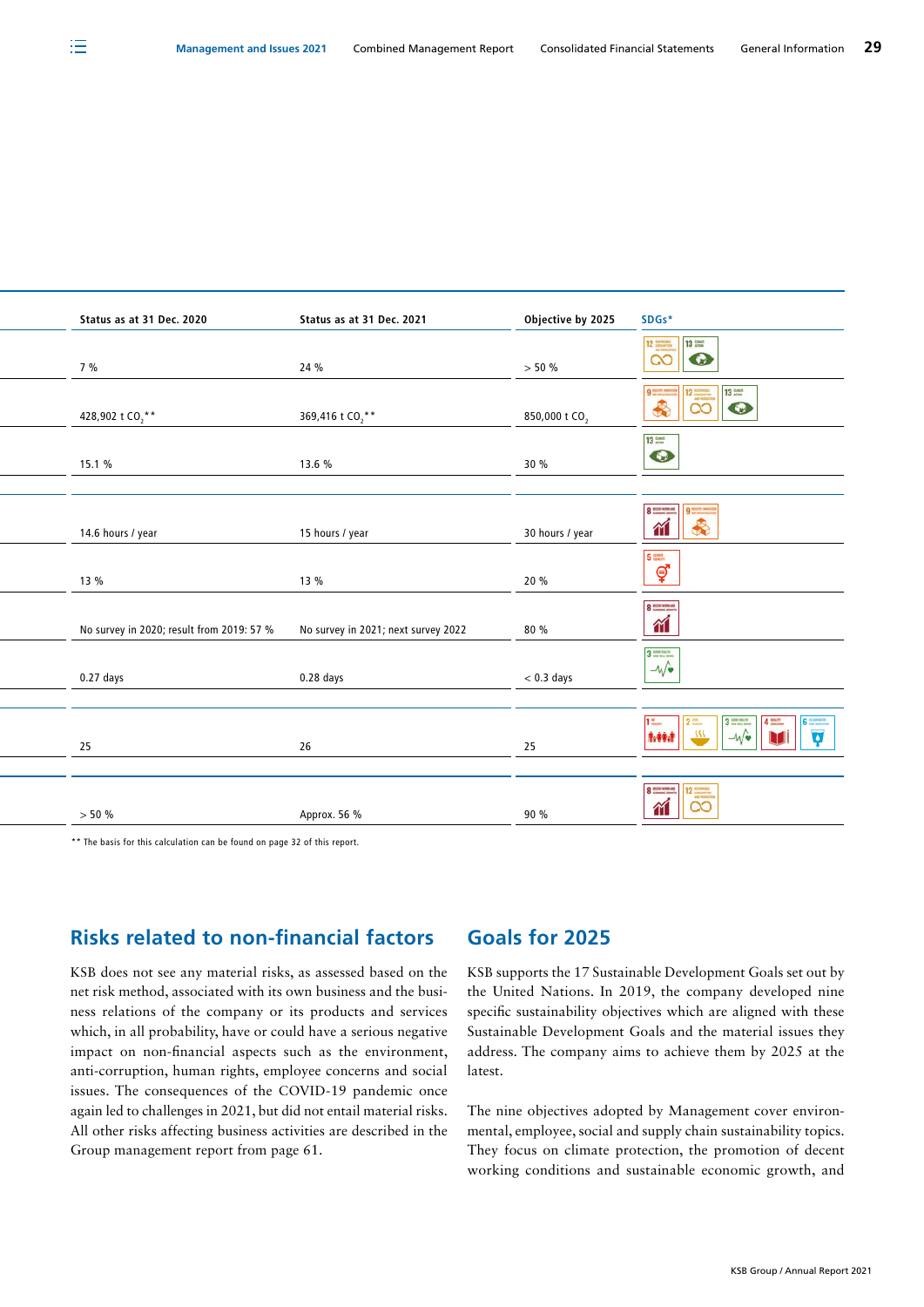#### **Energy consumption**

|                                | Total       | <b>KSB SE &amp;</b><br>Co. KGaA | Europe**    | Asia / Pacific | Americas   | Middle East /<br>Africa / Russia |
|--------------------------------|-------------|---------------------------------|-------------|----------------|------------|----------------------------------|
| Total energy consumption*      | 277.916 MWh | 103,468 MWh                     | 144,146 MWh | 34,512 MWh     | 81,040 MWh | 18,218 MWh                       |
| Total electricity              | 159,180 MWh | 37,435 MWh                      | 56.377 MWh  | 32,343 MWh     | 55,896 MWh | 14,564 MWh                       |
| Electricity from renewables*** | 72.772 MWh  | 23,806 MWh                      | 39.975 MWh  | 9.417 MWh      | 19,626 MWh | 3,753 MWh                        |
| CO <sub>2</sub> emissions      | 87.582 t    | 20,644 t                        | 26.724 t    | 22.397 t       | 27.901 t   | 10.560t                          |

\* Electricity, gas, fuel oil, district heating, wood, etc.

\*\*Including KSB SE & Co. KGaA

\*\*\* Total differs due to rounding

health and well-being. In addition, KSB is committed to doing even more to promote gender equality. The company also intends to gather more comprehensive information on how suppliers deal with sustainability issues. KSB is dedicated to combating poverty and hunger as well as ensuring the availability of clean water and education through social projects. Developing the knowledge of employees is another binding goal. More information on the individual objectives and progress towards their completion at the end of the year under review can be found in the overview on page 28/29, and in the respective sections of this non-financial report.

Management staff with specialist responsibility for Production, Product Management, Human Resources, Purchasing, Communications and Integrated Management have developed plans for achieving the objectives by 2025. The respective departments report their implemented and planned measures to the Sustainability Committee. The Committee reviews progress towards the completion of each objective twice a year and monitors measures taken.

## **Environment**

#### **CLIMATE CHANGE MITIGATION AND RESOURCE EFFICIENCY**

#### **Objectives:**

As a manufacturing company, KSB endeavours to use natural resources responsibly and is especially committed to reducing its energy and raw materials consumption as much as possible. This helps lessen the impact on the environment while simultaneously increasing the profitability of the company. Furthermore, KSB avoids economic and legal risks which could potentially result from environmental damage and failure to comply with laws and regulations.

By 2025, KSB intends to assess the environmental impact of more than 50 % of its development projects in accordance with the international ISO 14040 standard. This concerns new product developments and significant design modifications to existing type series. Detailed information on the life cycle assessments of new products can thus be determined.

A further goal to be achieved by 2025 is a 30 % reduction in the global  $CO_2$  emissions of the manufacturing plants (based on figures from 2018).

#### **Organisation, processes and measures:**

KSB follows the internationally recognised ISO 14001 environmental management system to continuously improve its environmental performance. To date, the company has implemented the environmental management system at 37 production and assembly locations (KSB SE & Co. KGaA: 3 locations); this represents 90 percent coverage.

KSB carries out regular energy audits at its major European locations to reduce energy consumption and  $\mathrm{CO}_2$  emissions. In the year under review, audits took place in France, the Netherlands and Spain. The resulting measures include the energyefficient refurbishment of buildings and foundries.

KSB regularly records and evaluates data on energy consumption and  $CO_2$  emissions. Energy consumption was at 277,916 megawatt hours (KSB SE & Co. KGaA: 103,468 megawatt hours) in the year under review. This represents a year-on-year increase of 10,759 megawatt hours (KSB SE & Co. KGaA: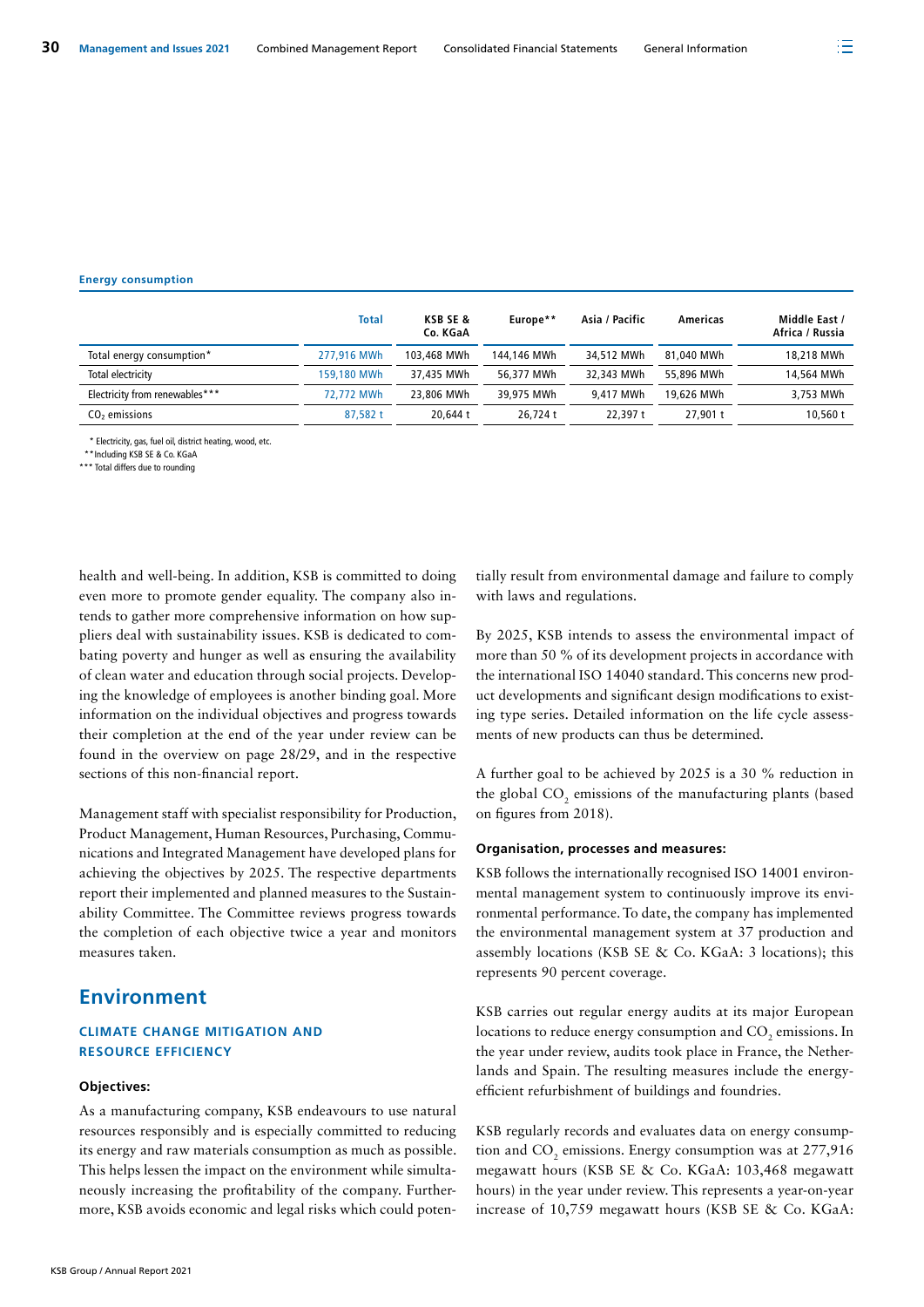+ 4,771 megawatt hours). This was due to increased manufacturing activity in the Group, which is reflected in higher sales revenue. Particularly energy-intensive pump testing took place in Frankenthal in 2021, including a 168-hour hot water performance test of a boiler feed pump for a Chinese power plant.

In terms of Group-wide electricity consumption, the share of renewable energies was 45.7 % (KSB SE & Co. KGaA: 63.6 %). This represents a percentage increase of 9 % on the previous year – the highest value the company has ever achieved. KSB calculates  $\mathrm{CO}_2$  emissions for Scope 1 and Scope 2 in accordance with the Greenhouse Gas Protocol. The Group's emissions in the year under review amounted to 87,582 tonnes of CO<sub>2</sub> (previous year: 86,342 tonnes of  $CO_2$ ); for KSB SE & Co. KGaA, the figure was  $20,644$  tonnes of  $CO<sub>2</sub>$ , (previous year: 22,181 tonnes of  $CO<sub>2</sub>$ ). While the parent company reduced emissions of the climate-critical greenhouse gas by 1,537 tonnes compared with the previous year, the value recorded across the Group increased by 1,240 tonnes. The reasons for this are increased production costs, particularly in regions relying on an energy mix with larger proportions of conventional energy sources such as coal and gas.

Waste is a by-product of manufacturing. KSB therefore continuously modernises its factories to reduce the amount of hazardous substances used in the manufacturing processes. If environmental pollution is identified at a location, the company sets aside provisions to meet obligations for necessary remediation. Provisions totalling  $\in 1,022,000$  have been recognised for KSB SE & Co. KGaA in the financial statements.

In 2020, KSB developed a life cycle assessment strategy in accordance with the ISO 14040 international standard to assess the environmental impact of new product developments and significant design changes to existing type series. In a pilot project, the company's product developers defined a suitable process to apply to further development projects. Three more projects were added in 2021. This means that KSB has assessed the environmental impact of around a quarter of its new developments in accordance with the international ISO 14040 standard.

The year under review saw KSB adapt its product creation process for new developments. Each development is now analysed to determine the extent to which it is suitable for the circular economy. In addition to the well-known goal of maximising the products' service life, aspects such as modularisation for straightforward, mono-material dismantling and recycling quotas are becoming increasingly important.

#### Percentage of renewable energy in power consumption

Climate change mitigation is one of the most important global challenges. KSB is therefore seeking to reduce greenhouse gas emissions at its locations. At some locations, the company has already managed to make electricity consumption climateneutral. Three locations in Germany and Italy received corresponding certificates in 2021. A total of six KSB companies in Europe obtain 100 % of their electrical energy from renewable sources.

(KSB SE & Co. KGaA: 63.6 %)

45.7

Although very few business trips took place in 2021 due to the pandemic, KSB employees opted for climate-neutral means of transport such as trains, which use 100 % green electricity in Germany. This saved almost 26 tonnes of  $\mathrm{CO}_2$  compared with other means of transportation.

As in the previous year, KSB installed numerous water dispensers at many locations in the year under review to conserve resources. These devices allow employees to obtain drinking water from the immediate vicinity of their workplace in the office or workshop. This supports the company's contribution to sustainability and relieves its burden on the environment.

#### **Results:**

- KSB has conducted life cycle assessments for 24 % of newly developed products.
- KSB has again increased the share of renewable energy in its electricity consumption. This increased from 36.7 % to 45.7 % in the Group compared with the previous year.
- In 2021, KSB SE & Co. KGaA reduced its  $\text{CO}_2$  emissions by 1,537 tonnes despite increased energy consumption.

注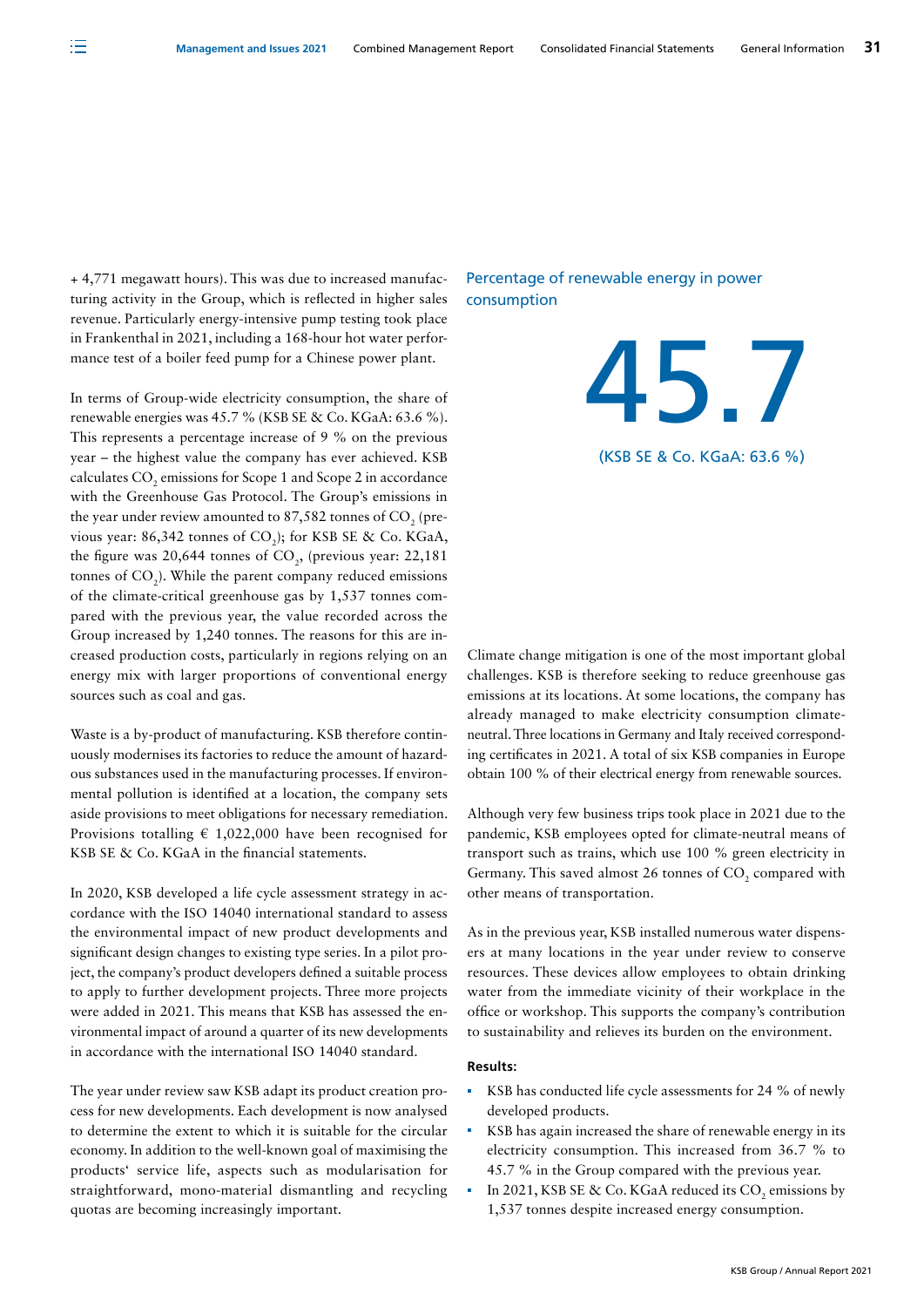# **Products**

#### **Objectives:**

KSB's products and service offerings contribute to the efficient and responsible operation of customers' systems. The company therefore strives to maximise its range of products offering many years of operation characterised by reliability and low energy consumption.

By 2025, KSB aims to reduce the  $CO_2$  emissions generated through the operation of its water pumps by 850,000 tonnes per year in Europe alone by using variable speed drives.

#### Organisation, processes and measures:

To assess how much carbon dioxide KSB water pumps save during operation, Product Management in the year under review determined the number of these pump sets in use based on the production volume since 2007, and calculated their average annual energy consumption. This estimate assumes 7,000 operating hours and a typical load profile for these applications as well as the average  $\mathrm{CO}_2$  equivalent for Europe of 295.8 g/kWh according to the German Association of the Automotive Industry (VDA) for 2022 for the European Union electricity mix. As shown in the Energy Efficiency with Electric Drives study from the German Electrical and Electronic Manufacturers' Association (ZVEI), demand-oriented operation via the use of variable speed drives and high-efficiency motors allows energy savings averaging 30 % compared with conventional fixed-speed pump systems. Savings of at least 30 % can therefore also be assumed for KSB's standardised water pumps. The calculation will be continued.

With many countries seeing increased expansion of renewable energies and a renaissance in nuclear power, the electricity mix has changed considerably. The CO<sub>2</sub> savings attributable to KSB water pumps with variable speed drives have thus decreased by about 60,000 tonnes of carbon dioxide compared with the previous year. The Sustainability Committee will examine whether the target defined for the 2022 financial year needs to be adjusted in light of these developments.

KSB attaches great importance to the role of product quality and safety in preventing accidents and environmental pollution. In production, the company complies with recognised standards such as CE and a well-established quality management system in accordance with the international ISO 9001 standard. This allows processes to be designed such that systematic errors during product manufacturing can be avoided. In addition, the company's own Made by KSB certification available at twelve locations designates a level of quality which exceeds the requirements of the international standard for quality management. The certification stands for quality, short delivery times, professional service and optimised manufacturing processes.

#### **Results:**

- With their variable speed drives, KSB's population of water pumps are estimated to have saved approx. 370,000 tonnes of  $CO<sub>2</sub>$  in 2021.
- A total of 127 of KSB's locations are certified to the ISO 9001:2015 quality management standard to ensure the reliability and safety of their products. As in the previous year, the year under review saw TÜV Rheinland audit 15 locations worldwide. In addition, internal audits are carried out annually at all locations.

# **Compliance**

#### **Objectives:**

For KSB, lawful conduct is an important and indispensable part of corporate social responsibility. Customers and business partners expect the company to act with integrity. That is why compliance with legal regulations and Group-wide directives is part of KSB's core values.

The aim is to train all relevant employees on anti-trust / cartel law and anti-corruption policies. Using a global matrix of requirements, KSB for example ensures that all personnel with customer or supplier contact are familiarised with these topics. Group-wide training is repeated every three years and will be performed again in 2022. Any interim training needs are covered twice a year.

#### **Organisation, processes and measures:**

Lawful conduct is an integral element of KSB's corporate social responsibility. A binding compliance management system supports the compliant conduct of employees. It ensures compliance with legal provisions and internal regulations, thereby safeguarding the economic success of the company in the long term. The compliance system is designed to ensure that KSB and its employees always act in line with applicable laws and directives.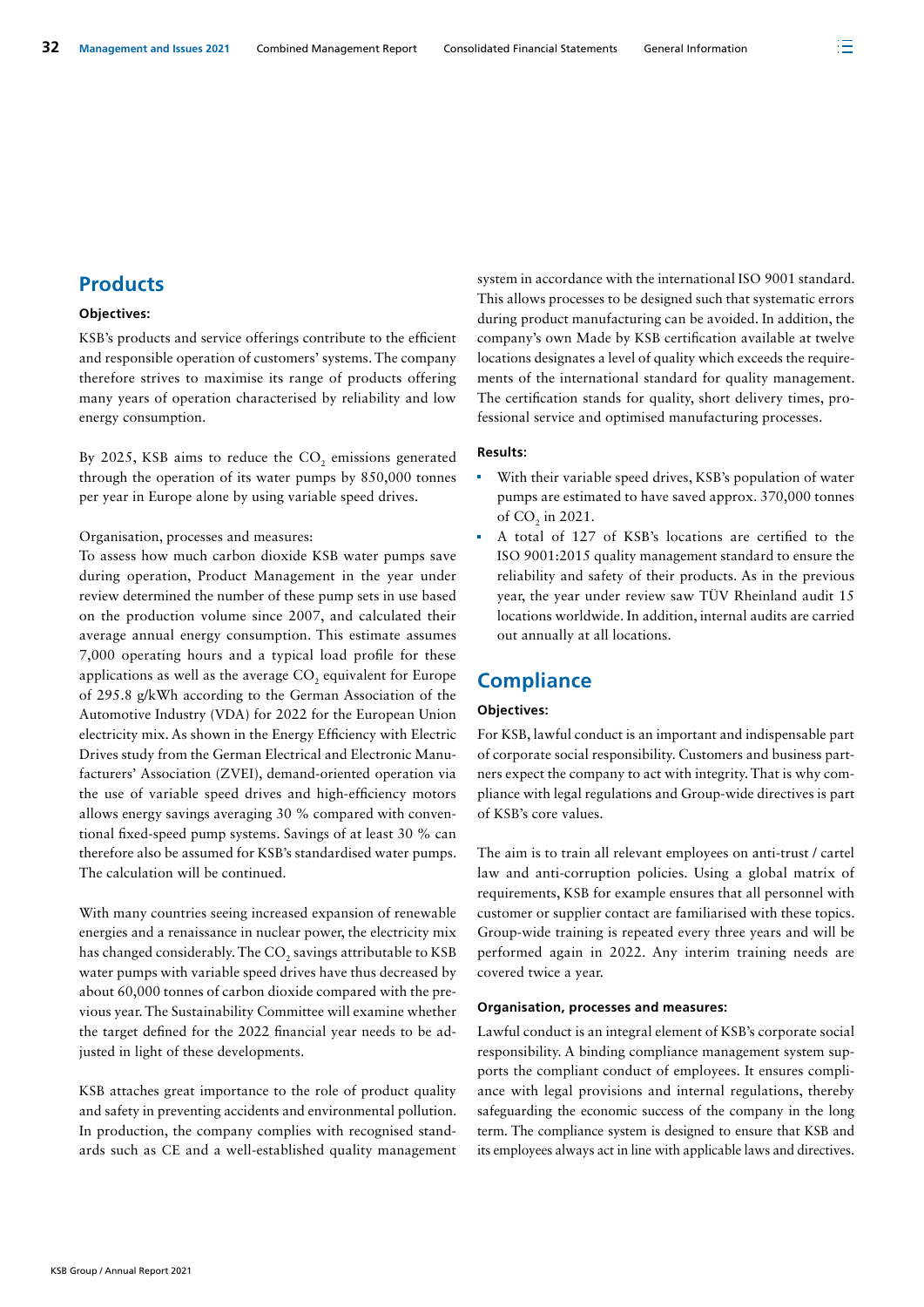Group Management is responsible for organising compliance and is monitored by the Supervisory Board's Audit Committee. A Group Compliance Officer is responsible for compliance management and reports to Group Management on relevant topics every six months. Support is provided by a Group Compliance Committee, consisting of top-level managers from the company.

注

KSB's Compliance Manual describes structures and processes designed to ensure compliant conduct, and specifies responsibilities and instruments.

A core element of the compliance system is the KSB Code of Conduct, which applies across the entire Group. It defines the key legal and business policy principles, providing employees with guidance for their actions. The Code also sets forth the corporate values which govern conduct in day-to-day work: honesty, responsibility, professionalism, trust and appreciation. On this basis, KSB has formulated and communicated specific principles and rules of conduct.

In order to avoid risks resulting from a loss of reputation and legal repercussions, KSB issued two binding corporate directives, one covering compliance with cartel / anti-trust law and one dealing with the prevention of corruption. Both of these directives help to prevent potential violations. Employees receive appropriate training in recognising potential risks and practical guidance to ensure proper conduct.

In the event that employees become aware of violations or are unsure whether their actions are compliant, they refer the matter to the compliance organisation, and specifically to the designated Compliance Officer. If necessary, reports will be treated anonymously. In addition, any circumstances that give rise to legal or anti-trust concerns can be reported directly to an independent ombudsperson, who can process potential cases without naming informants. Plausible evidence indicating infringements is investigated.

KSB does not tolerate any violations of compliance by its employees. If investigations reveal sufficient evidence of a violation, this will have consequences for the individual concerned. Depending on the severity, sanctions range from a disciplinary warning to immediate termination of employment; law enforcement agencies may also be involved.

#### **Results:**

- <sup>2021</sup> saw 478 employees successfully complete compliance training e-learning modules.
- Reports of suspected compliance violations submitted via the ombudsperson and the compliance organisation triggered a clearly defined three-stage procedure in each case to clarify the facts and initiate the necessary measures.

# **Human rights / Sustainability in the supply chain**

#### **Objectives:**

Respecting human rights is a core element of corporate social responsibility as practised by KSB. The company recognises the obligations this entails – internally and along the entire value creation chain. It is KSB's declared goal to prevent all forms of discrimination on the basis of individual characteristics such as age, origin, religion, appearance, gender, sexual orientation, disability or marital status. KSB does not tolerate discrimination, harassment or reprisals of any kind in the work environment.

The company also refuses to accept human rights violations by its suppliers. KSB therefore aims to assess 90 % of its global and regional key suppliers in terms of their sustainability performance by 2025. This will focus on, but not be limited to, their safeguarding of human rights.

#### **Organisation, processes and measures:**

By signing the UN Global Compact, KSB has undertaken to protect and respect international human rights. The company also complies with the conventions of the International Labour Organisation (ILO). All KSB companies respect the freedom of association and the right to collective bargaining. The company also observes government sanctions such as embargoes, and communicates internal directives on export control.

In 2020, KSB published a Human Rights Policy Statement. It documents the company's commitment with respect to employees, business partners and the public. The policy statement defines human rights criteria which must be observed in everyday business.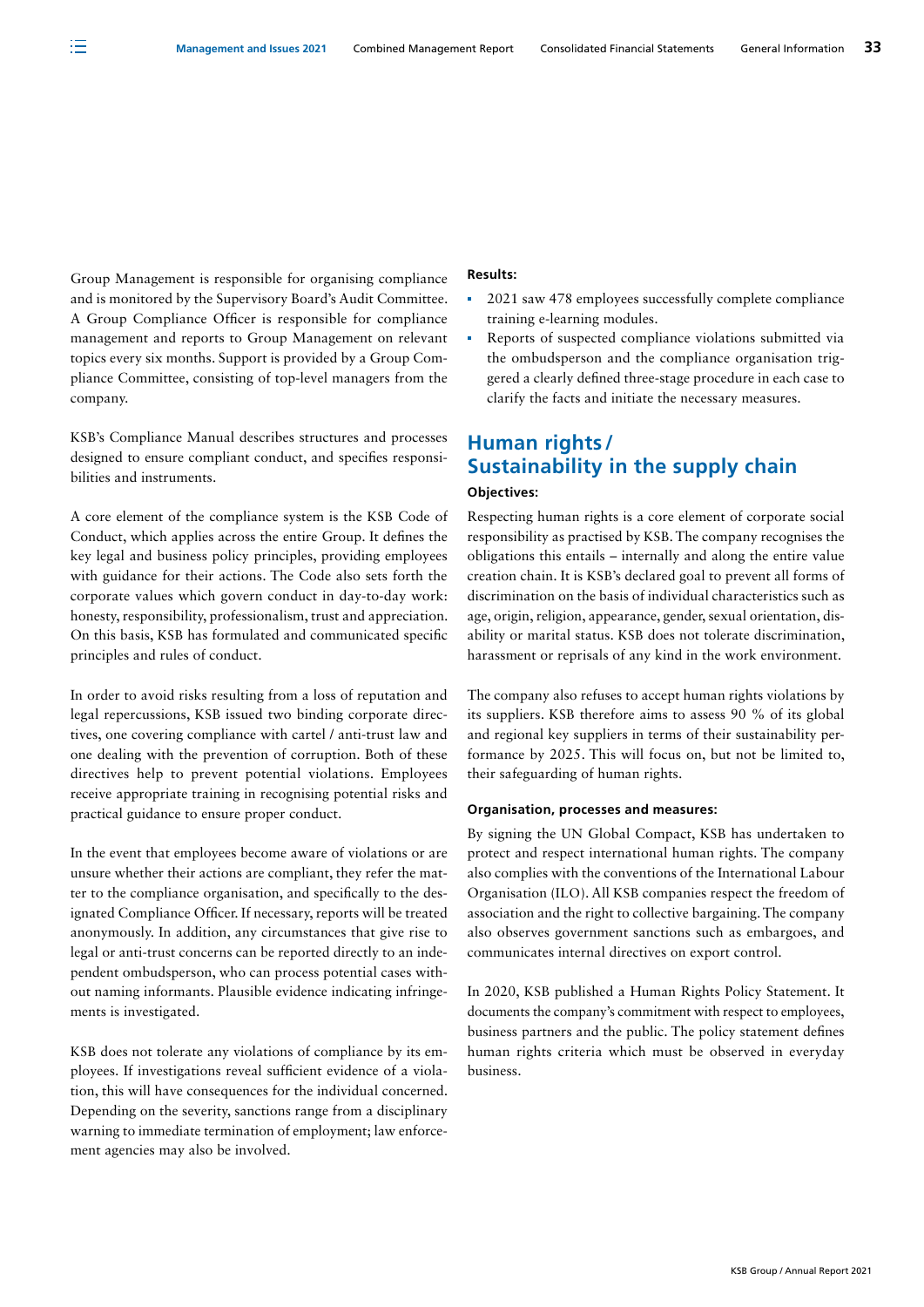The year under review saw KSB appoint a Human Rights Officer. This means that the company already fulfils the requirement to name an internal contact person stipulated in the German Supply Chain Due Diligence Act (SCDDA) in force from 2023. The Officer will report at least once a year on the status of human rights at KSB.

Basic conduct requirements among the workforce and with business partners are governed by the KSB Code of Conduct.

2021 also saw KSB renew its commitment to the UK Modern Slavery Act. This includes a commitment to ensure that all business conducted – including the supply chain – is free from all forms of forced labour, slavery or human trafficking.

KSB uses active supplier management to identify and avoid risks in the supply chain. For every order placed, the supplier declares that it complies with the rules in the company's Code of Conduct, which corresponds with the human rights principles defined in the UN Global Compact. These measures were taken to minimise the risk of human rights violations in the supply chain. As a matter of principle, KSB does not work with companies that are known to violate human rights.

In 2021, KSB introduced online training for buyers and employees from other areas to raise awareness of human rights issues in the supply chain. The e-learning is compulsory for all relevant employees, and participants receive a certificate after successfully completing a test.

Purchasing uses questionnaires to assess human rights risks at suppliers. This allows potentially critical business partners to be identified throughout the Group, especially with regard to child labour and the use of conflict materials. KSB expanded its database during the year under review. The most important indirect purchasing suppliers are now included alongside the most important principle material groups.

KSB derives suitable measures from the self-disclosures requested from its suppliers via questionnaires. These include careful examination of how the issues are handled and monitoring of improvement measures taken.

KSB's employees can contact the compliance organisation or an ombudsperson regarding human rights issues, following the same procedure as for suspected compliance violations (see page 33). The newly appointed Human Rights Officer is available as an additional contact person.

#### **Results:**

- An online training course launched in 2021 raises participants' awareness of human rights issues in the supply chain. In the year under review, 273 employees participated.
- KSB has assessed the sustainability performance of approx. 56% of its key global suppliers. This also includes the actions of business partners regarding human rights.

# **Employees**

#### **SUCCESS THROUGH DIVERSITY**

#### **Objectives:**

Around the globe, more than 15,000 KSB employees aim to offer customers the best experience possible. The company celebrates the diversity of its staff, because diverse teams contribute the greatest range of different perspectives to the company's success. As a mechanical engineering company with a traditionally low quota of women, KSB is therefore seeking to develop the potential of its female employees in particular. The goal is to increase the proportion of women in management positions to at least 20 % by 2025 (2021: 13 %).

High-performing and motivated staff are the basis for a company's economic success. KSB is therefore striving to increase its engagement score, which measures employee satisfaction, to 80 % by 2025.

Lifelong learning plays a crucial role in identifying the needs of markets and customers. KSB thus implements targeted training and continuous learning measures to steadily develop the skills of its workforce. By 2025, the company aims to increase the number of training hours per employee per year to 30 hours; in the year under review this figure was 15 hours.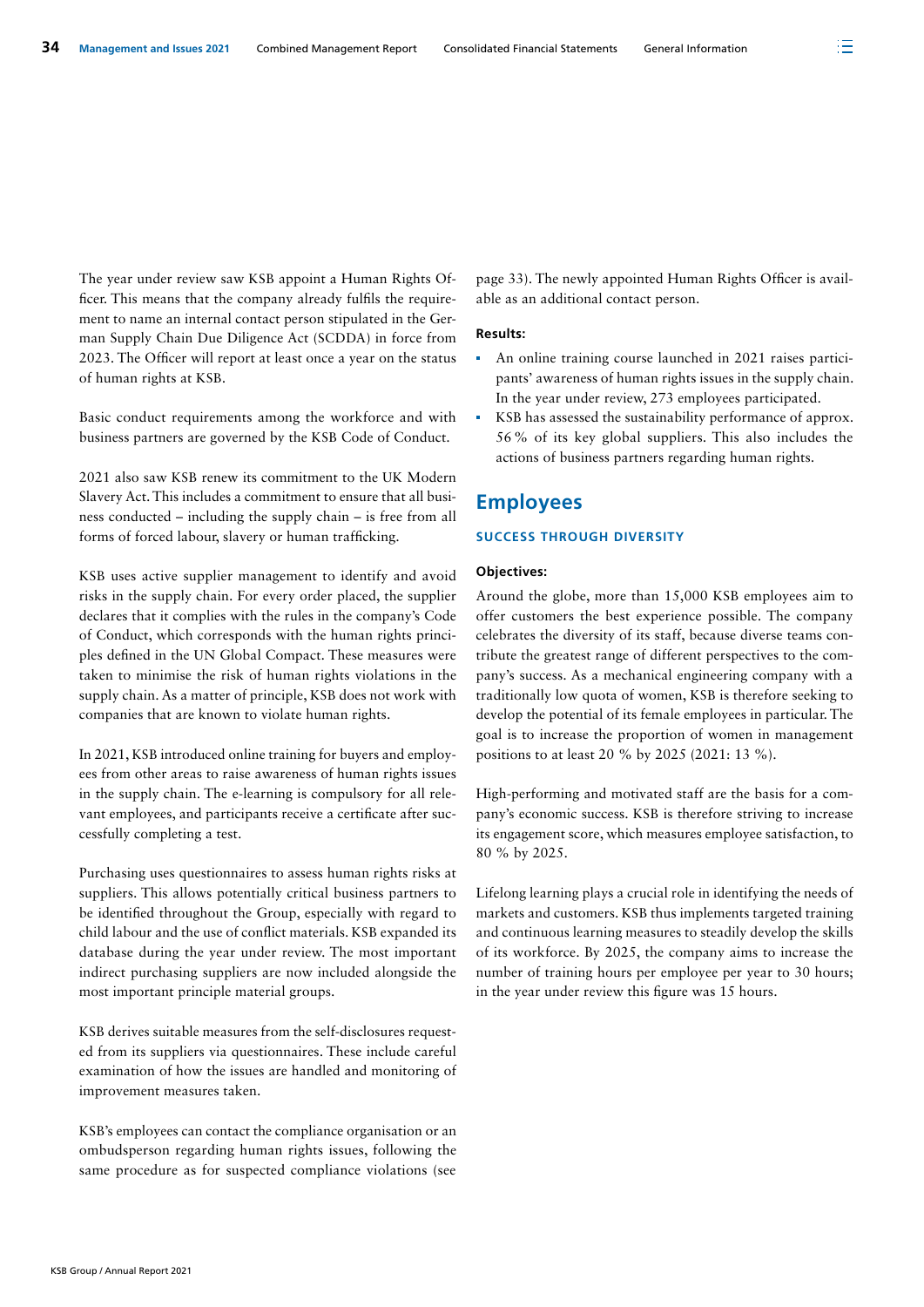#### Number of training hours per employee

注



#### **Organisation, processes and measures:**

Overall responsibility for human resources work at KSB lies with the head of Human Resources, who reports directly to the CEO and coordinates Group-wide HR issues. Individual locations' human resources departments look after their local managers and employees.

When recruiting future employees, the company uses several channels. In addition to traditional job advertisements, contact with potential applicants is also established via online social networks and platforms. Due to the pandemic, opportunities to participate in recruitment fairs in 2021 were once again limited. The same applies to cooperations with universities and schools, another channel by which KSB establishes contact with potential candidates.

In order to ensure demand for skilled staff is met, the company continuously trains young people. Opportunities for trainees include completing part of their training with one of KSB's international companies. This improves their capacity for international cooperation and offers valuable experience gained in a different environment. At the end of 2021, 249 trainees and students in dual work / degree programmes prepared for professional life at KSB's German locations. In 2021, KSB spent € 7,962,000 on its multi-award-winning vocational training programmes. With the official handover of the refurbished vocational training centre in Frankenthal, KSB aims to deliver quality training far into the future.

KSB continuously develops the skills and knowledge of its employees to prepare them for specialist and management positions. The company has developed a three-stage approach for this purpose. It distinguishes between Group-wide, departmental and individual professional training measures. Training requirements are agreed between managers and employees at annual performance evaluation interviews. Qualification measures cover engineering, business administration, information technology, social competence, communication and leadership.

In an effort to increase the number of training hours, KSB has intensified communication within the company to inform the staff about relevant opportunities. These include training modules, courses, workshops and time for free self-study and knowledge exchange between staff. An additional e-learning course for managers was launched to raise awareness of the training opportunities. In 2021, employees invested an average of 15 hours into activities for their professional development (KSB SE & Co. KGaA: 14.6 hours).

2021 saw KSB launch a one-year scholarship programme open to all Group employees. It is specifically designed around the requirements of the digital transformation and provides up-todate information, relevant background knowledge and explanations on key digitalisation topics.

KSB's internal distance learning programme Pump Applications Professionals, which has been in place for more than ten years, offers interested engineers and technicians with relevant experience to become experts in this field. Since 2021, KSB has been offering the internal professional development opportunity as an external distance learning course in cooperation with the technical universities in Berlin and Graz.

A new Human Resources tool introduced in 2020 which enables KSB to automate and standardise HR processes is now available to all Group companies following its Group-wide rollout in the year under review. Managers use the web-based application to support the professional development of their employees. In addition, all users can update information on their knowledge and skills in their personal profile. This increases the visibility of knowledge available in the company.

The second year of the pandemic saw KSB continue to expand its range of e-learning modules and online trainings. For example, employees took advantage of the company's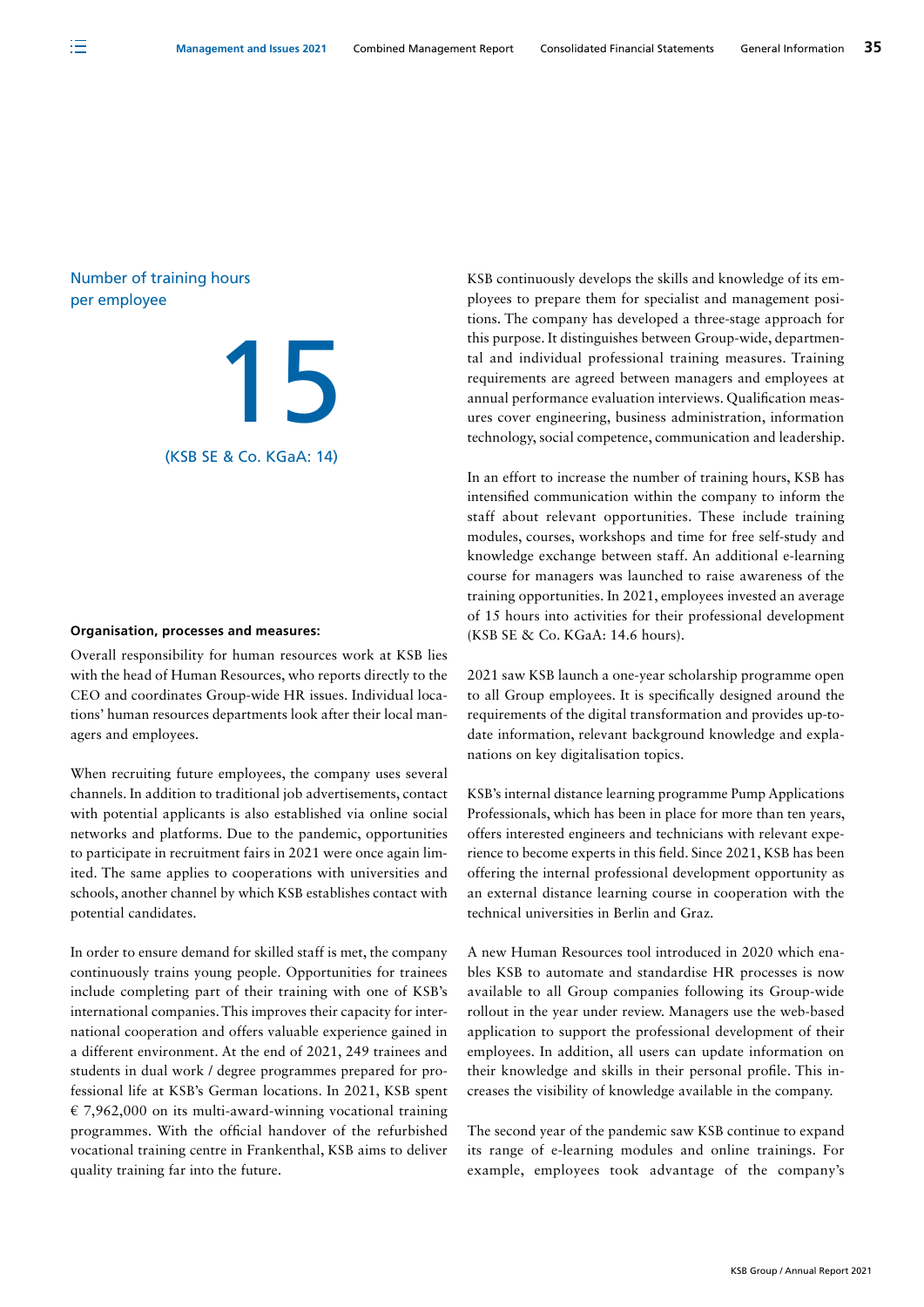|  | 36 Management and Issues 2021 | <b>Combined Management Report</b> | <b>Consolidated Financial Statements</b> | General Information |
|--|-------------------------------|-----------------------------------|------------------------------------------|---------------------|
|--|-------------------------------|-----------------------------------|------------------------------------------|---------------------|

#### **Number of training hours**

|                    | Total | KSB SE & Co. KGaA | <b>Europe</b> | Asia / Pacific | Americas | Middle East /<br>Africa / Russia |
|--------------------|-------|-------------------|---------------|----------------|----------|----------------------------------|
| Hours per employee |       | 14                | 14            | 18             |          | 14                               |

web-based learning platform to an even greater extent than in the record year of 2020, using this virtual environment to continue their training without the need for face-to-face contact. More than 14,000 staff from 66 countries can now use the learning platform.

Diversity and equal opportunities are an important basis for economic success in a globalised world. KSB's binding human resources principles align with the Conventions of the International Labour Organization (ILO) and apply to all Group companies. The company selects candidates for positions exclusively on the basis of necessary professional requirements and the individual performance and potential of the applicant. Clear responsibilities were defined to support this process. Management works to ensure that the principles of equal opportunities and diversity are realised in company practice. Human Resources communicates these principles within the Group and adapts them where required. HR also fosters an awareness of this important topic and offers corresponding training and advice.

KSB also focuses on equal opportunities when filling management positions with at least one direct report. In 2021, the proportion of female managers in the Group remained unchanged compared with the previous year at 13% (KSB SE & Co. KGaA: 10 %); the share of women in the total workforce is 16 % (KSB SE & Co. KGaA: 19 %). In order to achieve a more balanced mix of men and women in management, KSB implemented several measures in the year under review. Once again, these included local and global events for young female talent attended by members of Management. This supports KSB's efforts to ensure that talented women are seen and heard within the company. Specialised professional development opportunities are available to support female employees in planning their career and prepare them for their professional future. In addition, KSB is increasingly seeking to appoint women to management positions if applicants are

equally qualified. Human Resources and managers make concerted efforts to approach potential female candidates, make them aware of their prospects and encourage them to take advantage of opportunities.

Challenges associated with the COVID pandemic arose once again in the form of school and nursery closures. The company provided its employees with mobile working options in order to ease the burden on parents in particular. In addition, many employees used flexible working time models to care for their family members.

A motivating work environment brings out the best in employees, fostering the commitment, passion and performance required for a company to succeed. KSB thus strives to be an attractive employer. The company regularly evaluates the satisfaction of its workforce by conducting a Group-wide employee survey every three years; the next one will be carried out in 2022. In the year under review, two shorter local surveys were conducted for the first time in the Region Europe West and at KSB Shanghai Pump Co., Ltd. in China in order to determine current levels of satisfaction among staff.

Employee engagement is a living part of KSB's corporate culture. Even under the difficult conditions of the second year of the pandemic, measures were taken worldwide to increase employee satisfaction and engagement. As in the previous year, virtual events continued to support open exchange between managers and employees. The company has introduced its own satisfaction brand to raise awareness within the Group workforce and support the internal communication of measures designed to boost engagement. These measures are regularly communicated within the company, for example via the Intranet.

Measures to promote employee engagement were undertaken in all companies in 2021, with managing directors reporting directly to Group Management on their implementation.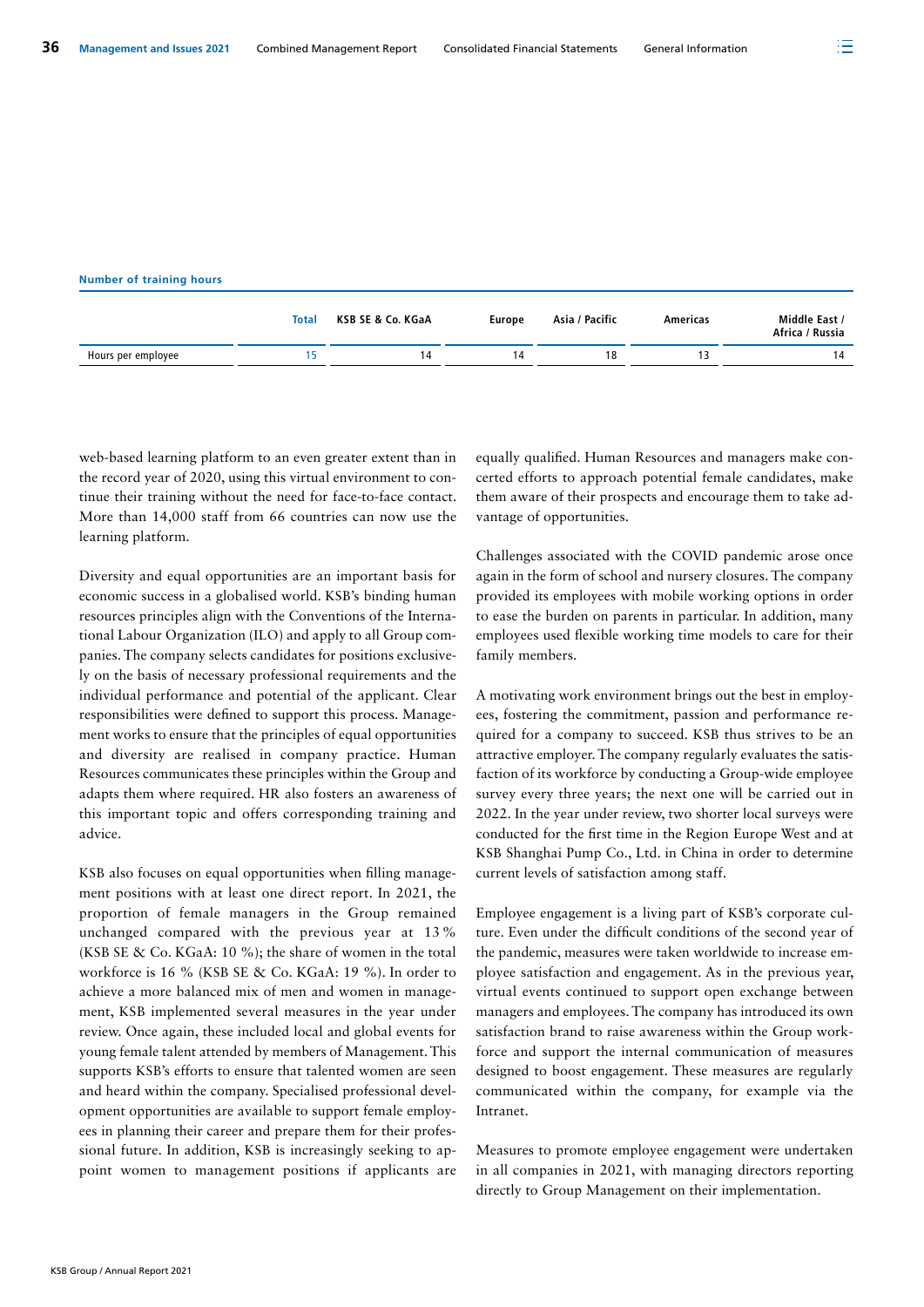Due to pandemic-related restrictions, it was only occasionally possible for staff to meet for sports and leisure activities in 2021. As a substitute, virtual get-togethers were organised.

#### **Results:**

注

- KSB has made an HR tool introduced in 2020 available to all Group companies. It automates and standardises personnel-related processes.
- The number of completed training sessions recorded via the company's online learning platform increased again after a record year in 2020 to 31,322 (2020: 24,164). 9,473 (2020: 8,617) employees completed training sessions.
- In 2021, the vocational training department moved into the newly renovated vocational training centre in Frankenthal. This is where KSB's experts of the future are trained.

#### **OCCUPATIONAL SAFETY AND HEALTH**

#### **Objectives:**

Employee health and safety are top priorities for KSB. The company's goal is to protect staff from risks at work and to keep the number of occupational accidents as low as possible. By 2025, KSB aims to permanently reduce the number of days lost due to accidents to fewer than 0.3 days per employee (2021: 0.28 days). In addition, employees have access to a range of health-focused services.

#### **Organisation, processes and measures:**

KSB has set up an interdisciplinary COVID task force to respond quickly and flexibly to unfolding events. The company has established operational protective protocols at all locations. Remote working arrangements were put in place to reduce the risk of infection. In addition, locations introduced a range of measures and rules applying equally to employees and external parties depending on the local situation. These included general hygiene measures and avoiding business trips, face-to-face meetings as well as customer visits, and the implementation of mandatory requirements for wearing masks and keeping distance. The communication of appropriate hygiene measures and the distribution of protective masks were also part of the measures.

COVID-19 vaccination campaigns took place at the three largest German production locations. Employees gladly accepted the offer for first, second and booster vaccinations to protect themselves and those around them from the coronavirus.

The focus of accident prevention in everyday work at KSB is in the production areas due to their increased risk. Appropriate training, instruction and other preventive measures are implemented regularly. In the year under review, 36 production and assembly sites (including all factories of KSB SE & Co. KGaA) were certified according to the ISO 45001 international occupational health and safety standard. This represents 88 % of the locations.

2020 saw KSB begin introducing the global Vision Zero concept developed by the International Social Security Association (ISSA) in its production departments in order to reduce the number of occupational accidents. This aims to increase involvement of management staff so as to raise awareness of improved occupational safety and health. Managers learn about suitable measures that they can apply individually to their production facilities.

Local contact persons at all major production sites received training on the concept and its implementation. In the year under review, central Integrated Management assessed the current status of Vision Zero via quarterly surveys. In cases where the target of fewer than 0.3 accident-related days lost per employee was not met, members of staff responsible collaborated to identify causes and initiate suitable measures to achieve a long-term increase in safety. In 2021, this was the case at the locations of seven companies.

Occupational stress is an ever-increasing health hazard. In order to minimise psychological strains and to ensure a well-balanced work load, KSB completely revised an analysis form that has been available since 2013. Managers in Germany can use the form to record instances of psychological stress in the workplace and assess possible hazards.

KSB maintains an active occupational health management system with a holistic approach. As well as fulfilling the company's legal occupational health and safety obligations, this framework enables KSB to provide voluntary health-focused services such as flu vaccinations. To this end, the company offers ongoing health initiatives including support for giving up smoking and preventive health care courses.

KSB Group / Annual Report 2021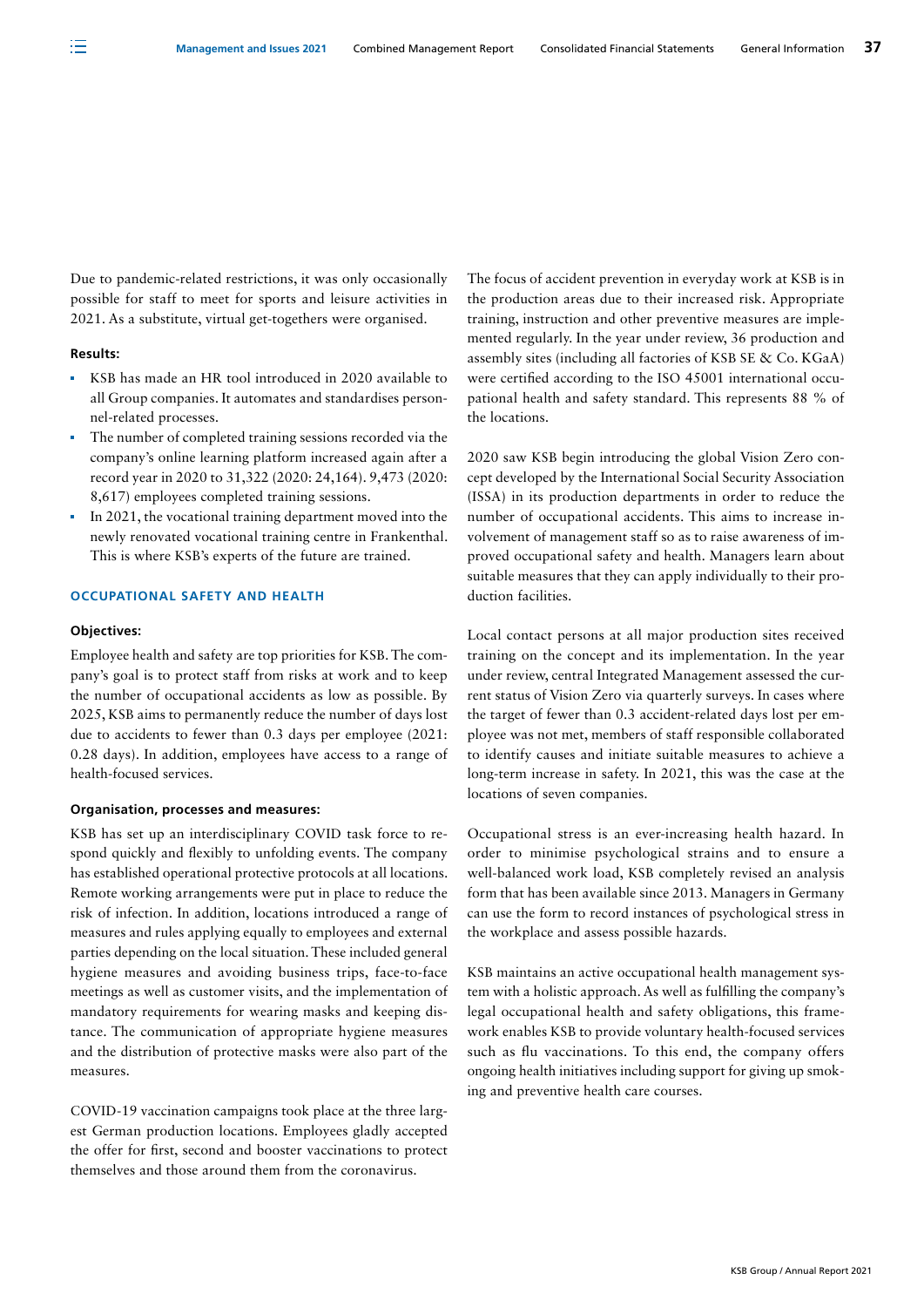110

In 2021, KSB contributed to 110 social projects and charitable initiatives worldwide.

#### **Results:**

- In Germany, the company medical service organised 2,897 first, second and booster vaccinations against COVID-19. 717 flu vaccinations were also administered.
- The number of accident-related days lost per employee and year was slightly higher than in the previous year at 0.28 (lost time accident rate).

## **Society**

#### **Objectives:**

KSB strives to foster sustainable development and well-functioning cooperation within society. The company is therefore committed to providing financial support for organisations engaged in social initiatives. With its charitable commitments, KSB seeks to contribute to the development of the common good. By 2025, the company intends to support at least 25 social projects every year.

#### **Organisation, processes and measures:**

KSB's binding Donation Directive sets out for which purposes and under which conditions the company may make financial or material commitments. In this context, the focus is on supporting organisations and projects dedicated to the education, social support and protection of children and young people. The company is also committed to helping the disadvantaged. In the event of disasters it provides assistance to both people and organisations.

The year under review witnessed floods in many parts of the world which cost numerous lives and caused enormous destruction. KSB supported the victims of these flood disasters with financial resources and pump donations, for example in Germany, the Balkans and Indonesia.

KSB's Indian companies have traditionally been strongly committed to charitable organisations and institutions in the vicinity of their locations. The company has thus made a contribution to improving living conditions, especially for children and women. KSB also donated regularly to projects around the world to provide people with clean drinking water.

The company's social engagement sees KSB making a contribution towards achieving the United Nations' 17 Sustainable Development Goals. As in previous years, the company focused on health and well-being (goal 3), quality education (goal 4) and industry, innovation and infrastructure (goal 9).

Founded in 1942, the Geheimrat Dr. Jacob Klein-Unterstützungseinrichtung e.V. benevolent fund originally functioned to finance the KSB pension scheme. Since 1999, the charitable organisation has continued to support current and former employees of KSB SE & Co KGaA (including employees of the German Group companies) and their immediate families in cases of urgent financial need, for example, by providing grants for health care treatment and medical aids.

#### **Results:**

In 2021, KSB participated in 26 social projects and 84 charitable initiatives worldwide.

More information on social commitment is available at **[www.ksb.com/csr-en](https://www.ksb.com/en-global/company/corporate-responsibility/social-commitment)**.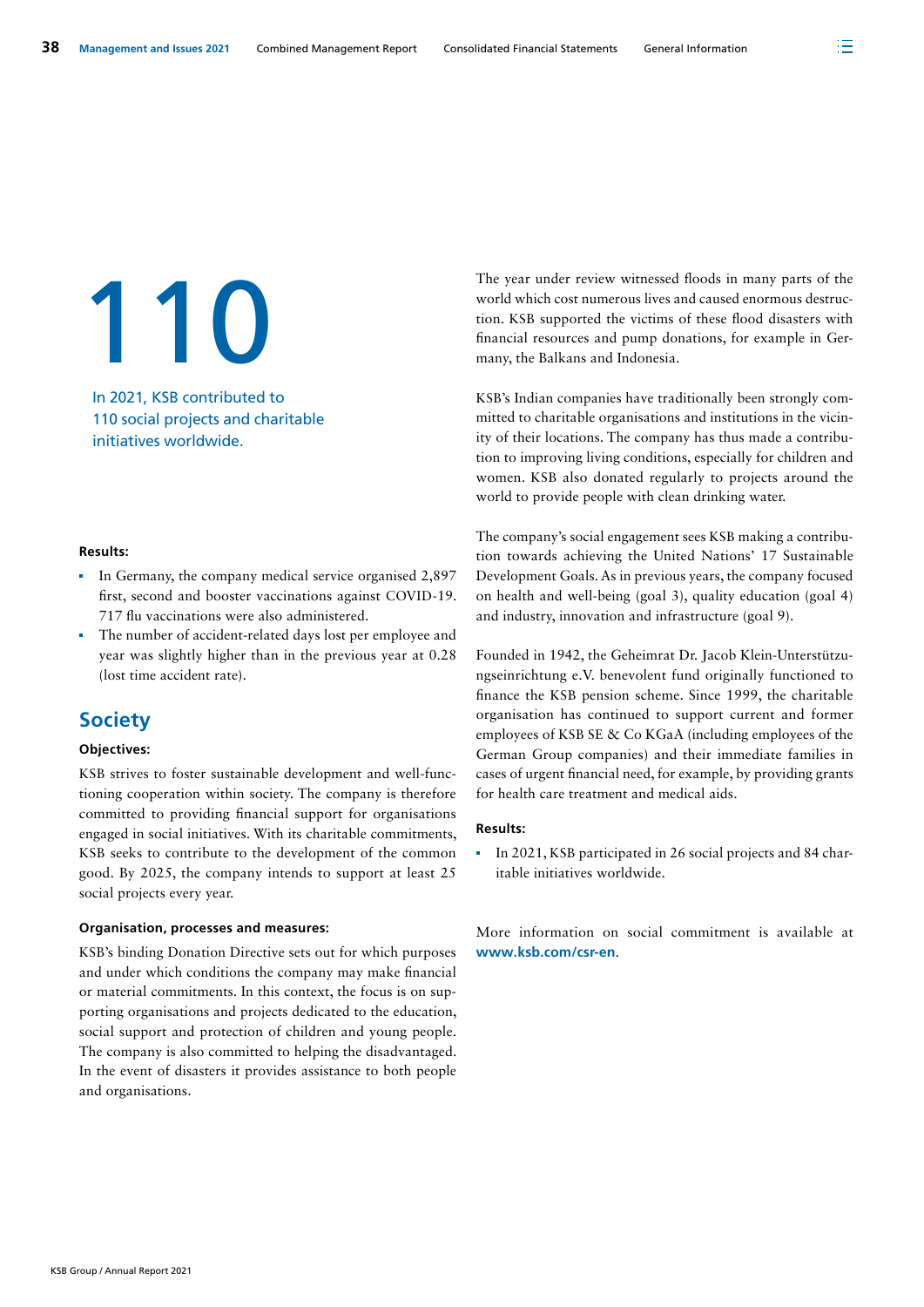注

# **Limited Assurance Report on the Combined Non-financial Report**

To KSB SE & Co KGaA, Frankenthal

# **Independent Practitioner's Report on a Limited Assurance Engagement on Non-financial Reporting1**

We have performed a limited assurance engagement on the combined non-financial report of KSB SE & Co KGaA, Frankenthal, (hereinafter the "Company") for the period from 1 January to 31 December 2021 (hereinafter the "Combined Separate Non-financial Report").

Not subject to our assurance engagement are the external sources of documentation or expert opinions mentioned in the Combined Separate Non-financial Report.

#### **RESPONSIBILITY OF THE EXECUTIVE DIRECTORS**

The executive directors of the Company are responsible for the preparation of the Combined Separate Non-financial Report in accordance with §§ (Articles) 315c in conjunction with 289c to 289e HGB ("Handelsgesetzbuch": "German Commercial Code") and Article 8 of REGULA-TION (EU) 2020/852 OF THE EUROPEAN PARLIAMENT AND OF THE COUNCIL of 18 June 2020 on establishing a framework to facilitate sustainable investment and amending Regulation (EU) 2019/2088 (hereinafter the "EU Taxonomy Regulation") and the Delegated Acts adopted thereunder, as well as for making their own interpretation of the wording and terms contained in the EU Taxonomy Regulation and the Delegated Acts adopted thereunder, as set out in section "EU-Taxonomy and KSB" of the Combined Separate Non-financial Report.

This responsibility includes the selection and application of appropriate non-financial reporting methods and making assumptions and estimates about individual non-financial disclosures of the Group that are reasonable in the circumstances. Furthermore, the executive directors are responsible for such internal controls as the executive directors consider necessary to enable the preparation of a Combined Separate Non-financial Report that is free from material misstatement whether due to fraud or error.

The EU Taxonomy Regulation and the Delegated Acts issued thereunder contain wording and terms that are still subject to considerable interpretation uncertainties and for which clarifications have not yet been published in every case. Therefore, the executive directors have disclosed their interpretation of the EU Taxonomy Regulation and the Delegated Acts adopted thereunder in section "EU-Taxonomy and KSB" of the Combined Separate Non-financial Report. They are responsible for the defensibility of this interpretation. Due to the immanent risk that indeterminate legal terms may be interpreted differently, the legal conformity of the interpretation is subject to uncertainties.

<sup>1</sup> PricewaterhouseCoopers GmbH has performed a limited assurance engagement on the German version of the Combined Separate Non-financial Report and issued an independent practitioner`s report in German language, which is authoritative. The following text is a translation of the independent practitioner`s report.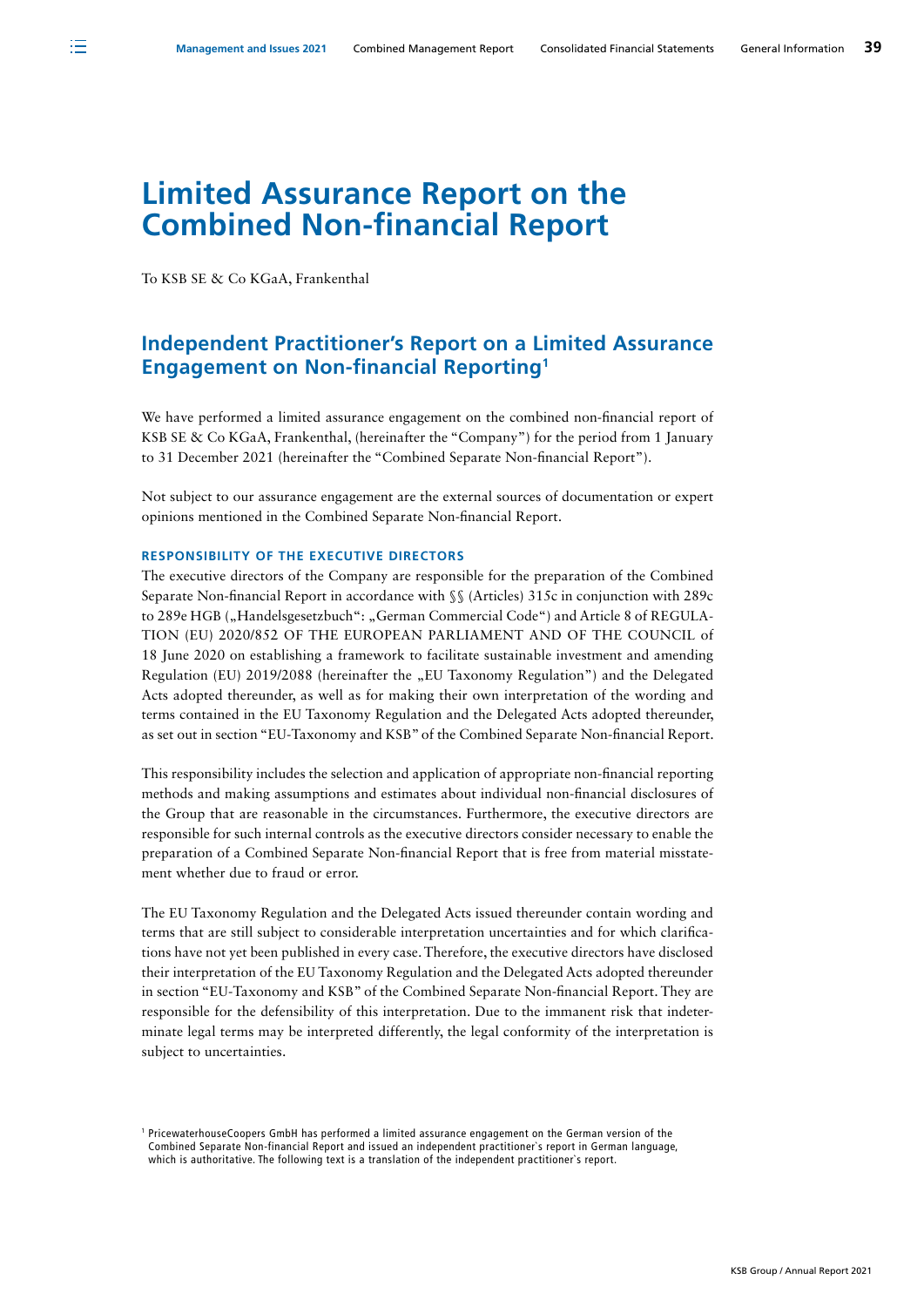#### **INDEPENDENCE AND QUALITY CONTROL OF THE AUDIT FIRM**

We have complied with the German professional provisions regarding independence as well as other ethical requirements.

Our audit firm applies the national legal requirements and professional standards – in particular the Professional Code for German Public Auditors and German Chartered Auditors ("Berufssatzung für Wirtschaftsprüfer und vereidigte Buchprüfer": "BS WP/vBP") as well as the Standard on Quality Control 1 published by the Institut der Wirtschaftsprüfer (Institute of Public Auditors in Germany; IDW): Requirements to quality control for audit firms (IDW Qualitätssicherungsstandard 1: Anforderungen an die Qualitätssicherung in der Wirtschaftsprüferpraxis - IDW QS 1) – and accordingly maintains a comprehensive system of quality control including documented policies and procedures regarding compliance with ethical requirements, professional standards and applicable legal and regulatory requirements.

#### **RESPONSIBILITY OF THE ASSURANCE PRACTITIONER**

Our responsibility is to express a conclusion with limited assurance on the Combined Separate Non-financial Report based on our assurance engagement.

We conducted our assurance engagement in accordance with International Standard on Assurance Engagements (ISAE) 3000 (Revised): Assurance Engagements other than Audits or Reviews of Historical Financial Information, issued by the IAASB. This Standard requires that we plan and perform the assurance engagement to obtain limited assurance about whether any matters have come to our attention that cause us to believe that the Company's Combined Separate Non-financial Report, other than the external sources of documentation or expert opinions mentioned in the Combined Separate Non-financial Report, are not prepared, in all material respects, in accordance with §§ 315c in conjunction with 289c to 289e HGB and the EU Taxonomy Regulation and the Delegated Acts issued thereunder as well as the interpretation by the executive directors disclosed in section "EU-Taxonomy and KSB" of the Combined Separate Non-financial Report.

In a limited assurance engagement the procedures performed are less extensive than in a reasonable assurance engagement, and accordingly a substantially lower level of assurance is obtained. The selection of the assurance procedures is subject to the professional judgement of the assurance practitioner.

In the course of our assurance engagement, we have, amongst other things, performed the following assurance procedures and other activities :

- Gain an understanding of the structure of the Group's sustainability organisation and stakeholder engagement
- Inquiries of the executive directors and relevant employees involved in the preparation of the Combined Separate Non-financial Report about the preparation process, about the internal control system relating to this process and about disclosures in the Combined Separate Non-financial Report
- Identification of likely risks of material misstatement in the Combined Separate Non-financial Report